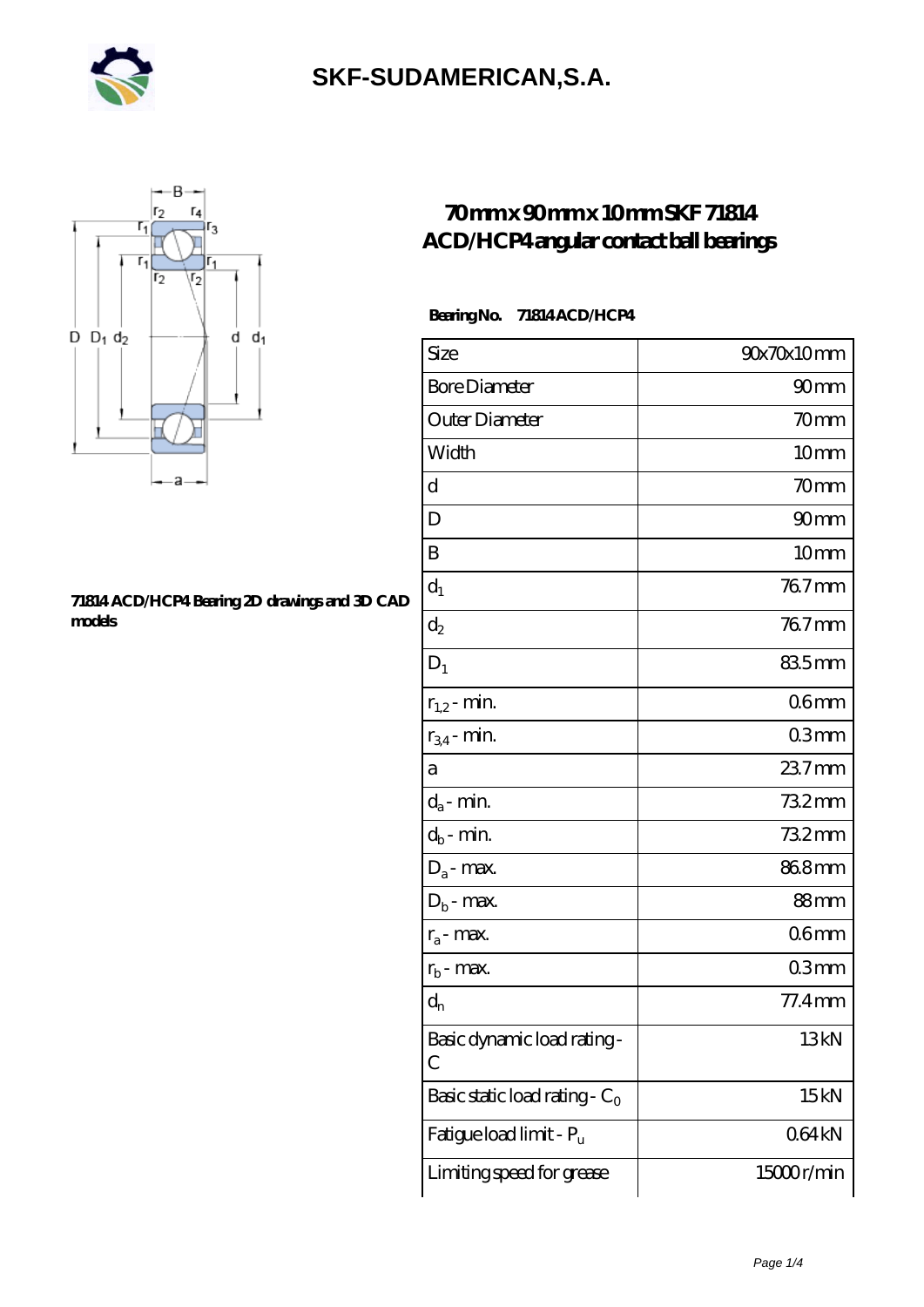

| lubrication                            |                    |
|----------------------------------------|--------------------|
| Limiting speed for oil<br>lubrication  | $24000$ mm/min     |
| Ball - $D_w$                           | 5556mm             |
| Ball - z                               | 31                 |
| $G_{ref}$                              | 1.4 <sub>cm3</sub> |
| Calculation factor - e                 | 068                |
| Calculation factor - $Y_2$             | 0.87               |
| Calculation factor - $Y_0$             | 038                |
| Calculation factor - $X_2$             | 041                |
| Calculation factor - $Y_1$             | 092                |
| Calculation factor - $Y_2$             | 1.41               |
| Calculation factor - $Y_0$             | 076                |
| Calculation factor - $X_2$             | 067                |
| Preload class $A - G_A$                | 117N               |
| Preload class $B - G_B$                | 350N               |
| Preload class $C - G_C$                | 700N               |
| Calculation factor - f                 | 1.32               |
| Calculation factor - $f_1$             | 097                |
| Calculation factor - f <sub>2A</sub>   | 1                  |
| Calculation factor - $f_{\mathcal{B}}$ | 1.09               |
| Calculation factor - $f_{\chi}$        | 1.17               |
| Calculation factor - $f_{HC}$          | 1.02               |
| Preload class A                        | 169N/micron        |
| Preload class B                        | 268N/micron        |
| Preload class C                        | 368N/micron        |
| $d_1$                                  | $767$ mm           |
| $d_2$                                  | $767$ mm           |
| $D_1$                                  | 835mm              |
| $r_{1,2}$ min.                         | 06 <sub>mm</sub>   |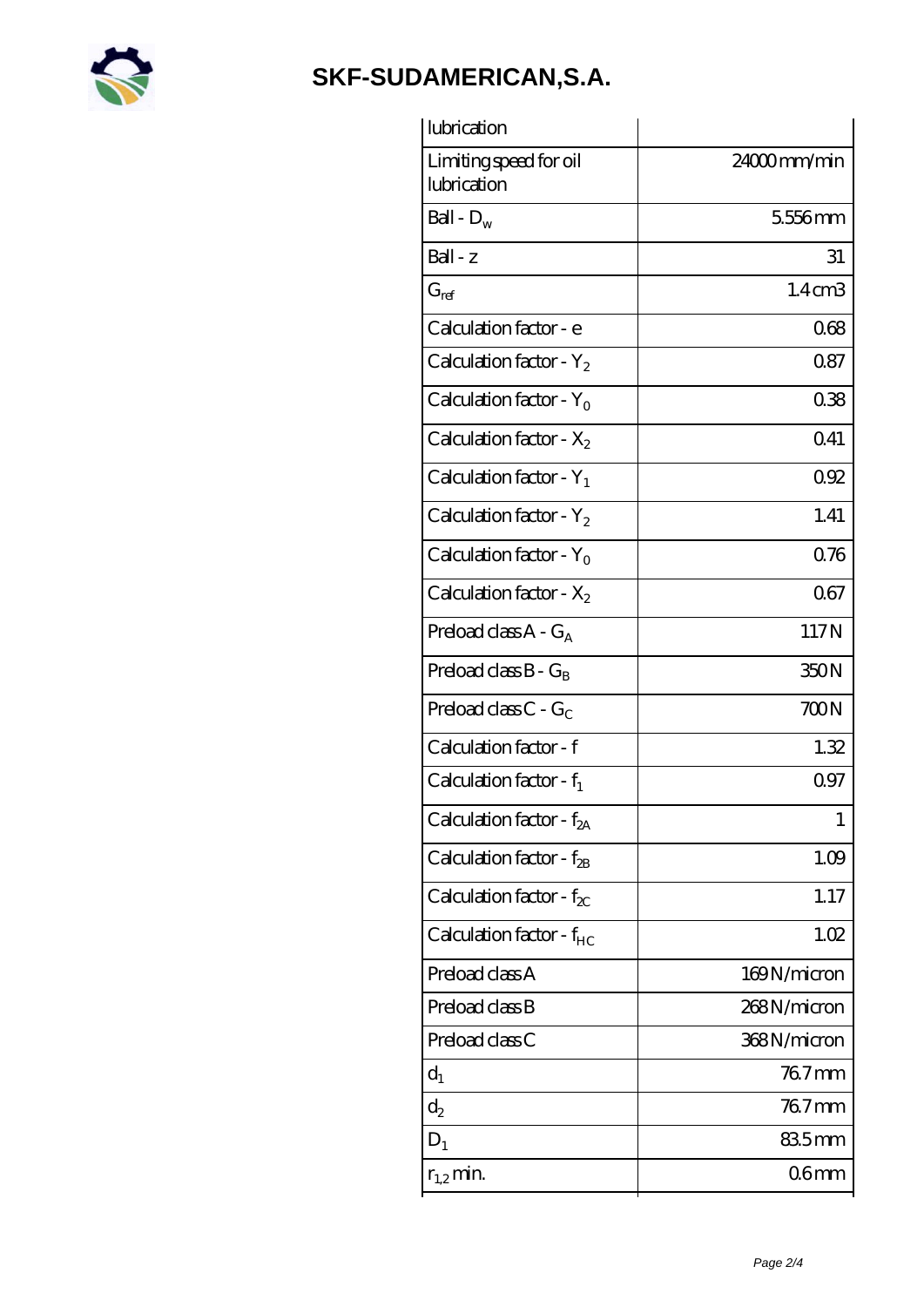

| $r_{34}$ min.                               | 03mm               |
|---------------------------------------------|--------------------|
| $d_a$ min.                                  | $732$ mm           |
| $d_b$ min.                                  | 732mm              |
| $D_a$ max.                                  | 868mm              |
| $Db$ max.                                   | 88mm               |
| $r_a$ max.                                  | 06 <sub>mm</sub>   |
| $rb$ max.                                   | 03mm               |
| $d_{n}$                                     | $77.4$ mm          |
| Basic dynamic load rating C                 | 13kN               |
| Basic static load rating $C_0$              | 15kN               |
| Fatigue load limit Pu                       | 064kN              |
| Attainable speed for grease<br>lubrication  | 15000r/min         |
| Attainable speed for oil-air<br>lubrication | 24000r/min         |
| Ball diameter $D_w$                         | 5556mm             |
| Number of balls z                           | 31                 |
| Reference grease quantity<br>$G_{ref}$      | $1.4 \text{ cm}^3$ |
| Preload class A $G_A$                       | 117N               |
| Static axial stiffness, preload<br>classA   | $169N/\mu$ m       |
| Preload class $BG_B$                        | 350N               |
| Static axial stiffness, preload<br>classB   | 268N/µ m           |
| Preload class C $G_C$                       | 700N               |
| Static axial stiffness, preload<br>classC   | 368N/µ m           |
| Calculation factor f                        | 1.32               |
| Calculation factor $f_1$                    | 097                |
| Calculation factor $f_{2A}$                 | T                  |
| Calculation factor $f_{\rm 2B}$             | 1.09               |
|                                             |                    |
| Calculation factor $f_{\chi}$               | 1.17               |
| Calculation factor $f_{HC}$                 | 1.02               |